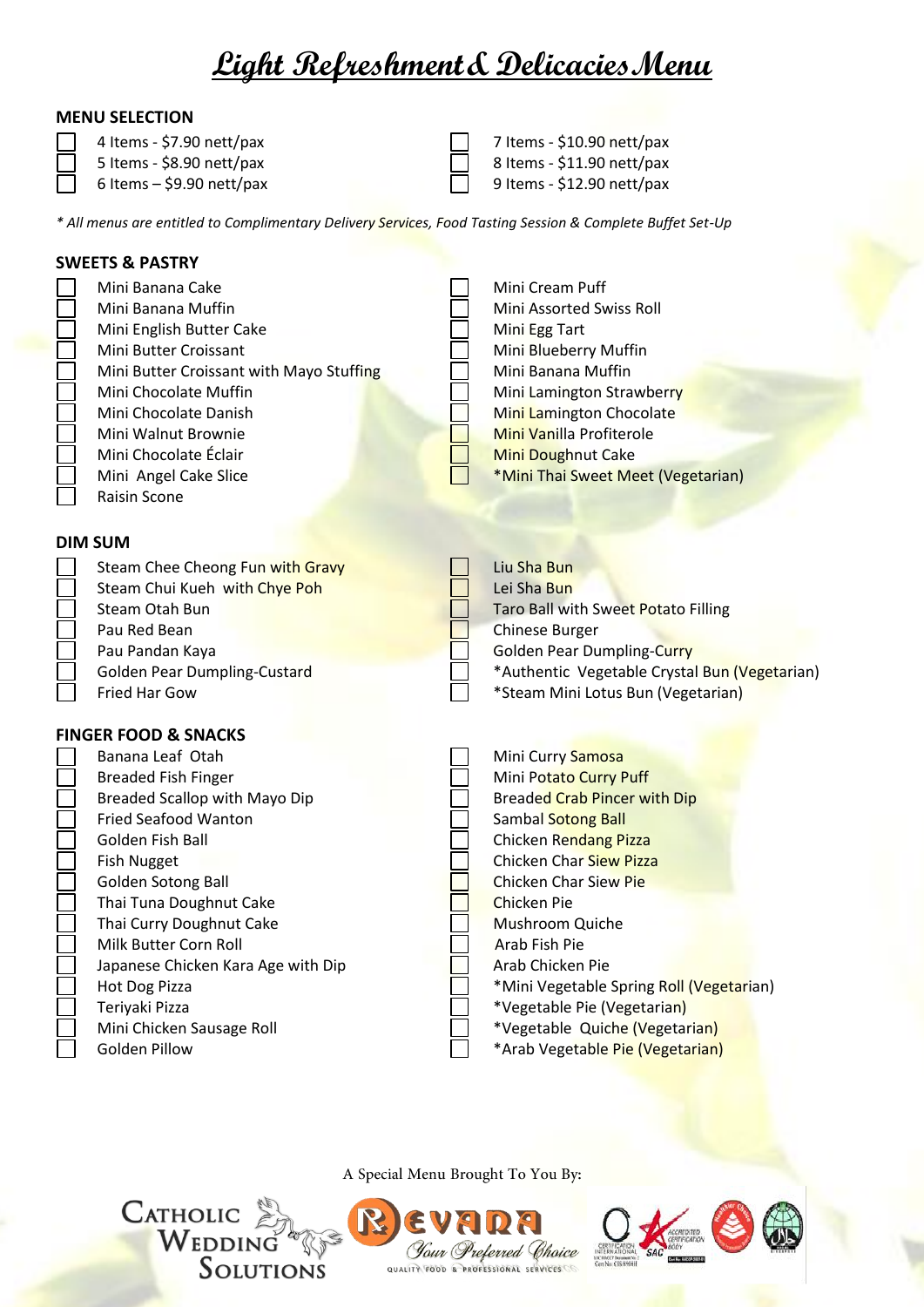#### **BEVERAGES**

- Chilled Lime Cordial **Chilled Chilled Chilled Chilled Chilled Chilled Chilled Chilled Chilled Chile** Chilled Lemonade Cordial Chilled Apple Juice Chilled Winter Melon Cordial Chilled Apple Tea
- 
- Chilled Tropical Fruit Punch  $\Box$  Barley Lemon Tea
	- Coffee & Tea (Sugar & Creamer Separated) **ICE** Ice Lemon Tea
	- CAPSULE COFFEE MAKER Additional \$0.70 Inclusive of Service Staff Additional Charge of \$35.00 for less than 70 pax 1. FREDDO CAPPUCCINO 2. CAPPUCCINO
	- 3. CAFÉ AU LAIT
	- 4. ESPRESSO INTENSO
	- 5. HOT MILO (CAPSULE)

Chilled Green Tea Thai Chilled Lemongrass with Lemon Tea

A Special Menu Brought To You By:







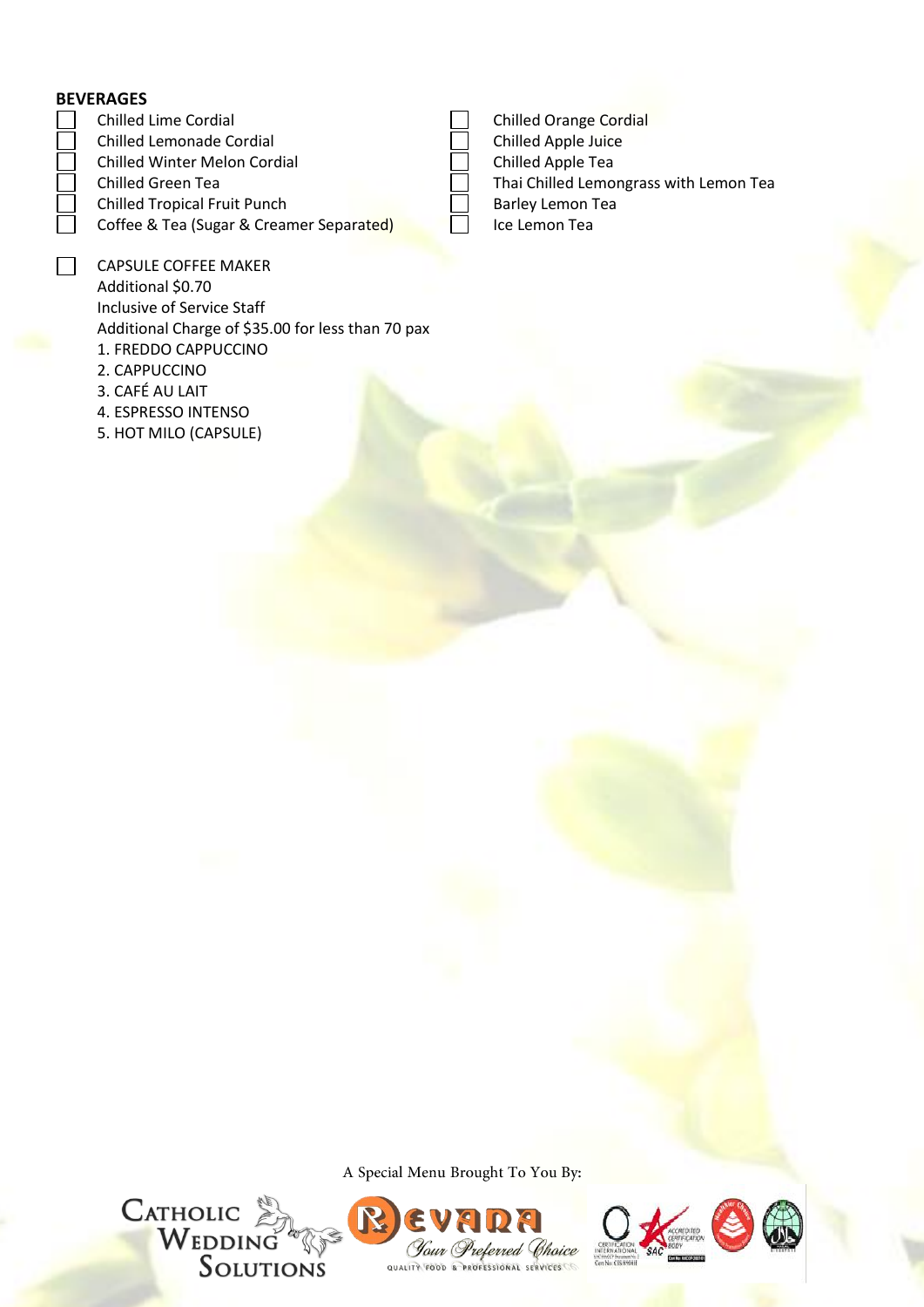# **Terms & Conditions**

#### **Inclusive Items:**

 Complete buffet setting with tables & table-cloth, skirting, drink dispensers, warmers, disposable cutlery & crockery, serviettes, clear-up services, trash bags (if applicable)

#### **Complimentary Delivery:**

Delivery to venue is complimentary subject to terms and conditions

#### **Complimentary Food-Tasting:**

- A complimentary food-tasting session for up to 10 pax will be provided for confirmed orders at venue of customer's choice
- Charges will be applied for customers who wish to engage in food-tasting session before confirmation of order. These charges will be applied at respective menu charges/head, not inclusive of delivery charges.

#### **Ordering:**

- Orders must be made & confirmed at least 7 working days in advance
- A Non-refundable deposit of 50% is to be made upon confirmation of order
- Reminder payment of 50% to be made within 7 working days before event date

#### **Payment Terms:**

We accept the following modes of payment

- Cash On Delivery
- Payment by Cheque
- Internet Banking

#### **Cancellation of Order:**

- 25% of total bill will be charged if order cancellation is made before 30 working days of event date
- 50% of total bill will be charged if order cancellation is made within 3 to 30 working days before event date
- 100% of total bill will be charged if order cancellation is made up to 3 working days before event date

#### **Special Note:**

- Food is best consumed within 3 hours for regular buffet with warmers, 2 hours in disposable containers (Recommended by NEA)
- Our ratio of food is 1:1 with additional 20% buffer
- Take-away boxes are not provided due to consumption timing recommended by NEA (4 hours from Kitchen time)
- Catholic Wedding Solutions reserves the right to change the dish to another of equivalent value without prior notice due to availability

#### **External Sources of Food & Indemnity Form:**

 Customers who will be bringing in or hiring any other external sources of food will be required to sign an indemnity form excluding Catholic Wedding Solutions from any food-related liability before, during and after the event



A Special Menu Brought To You By: